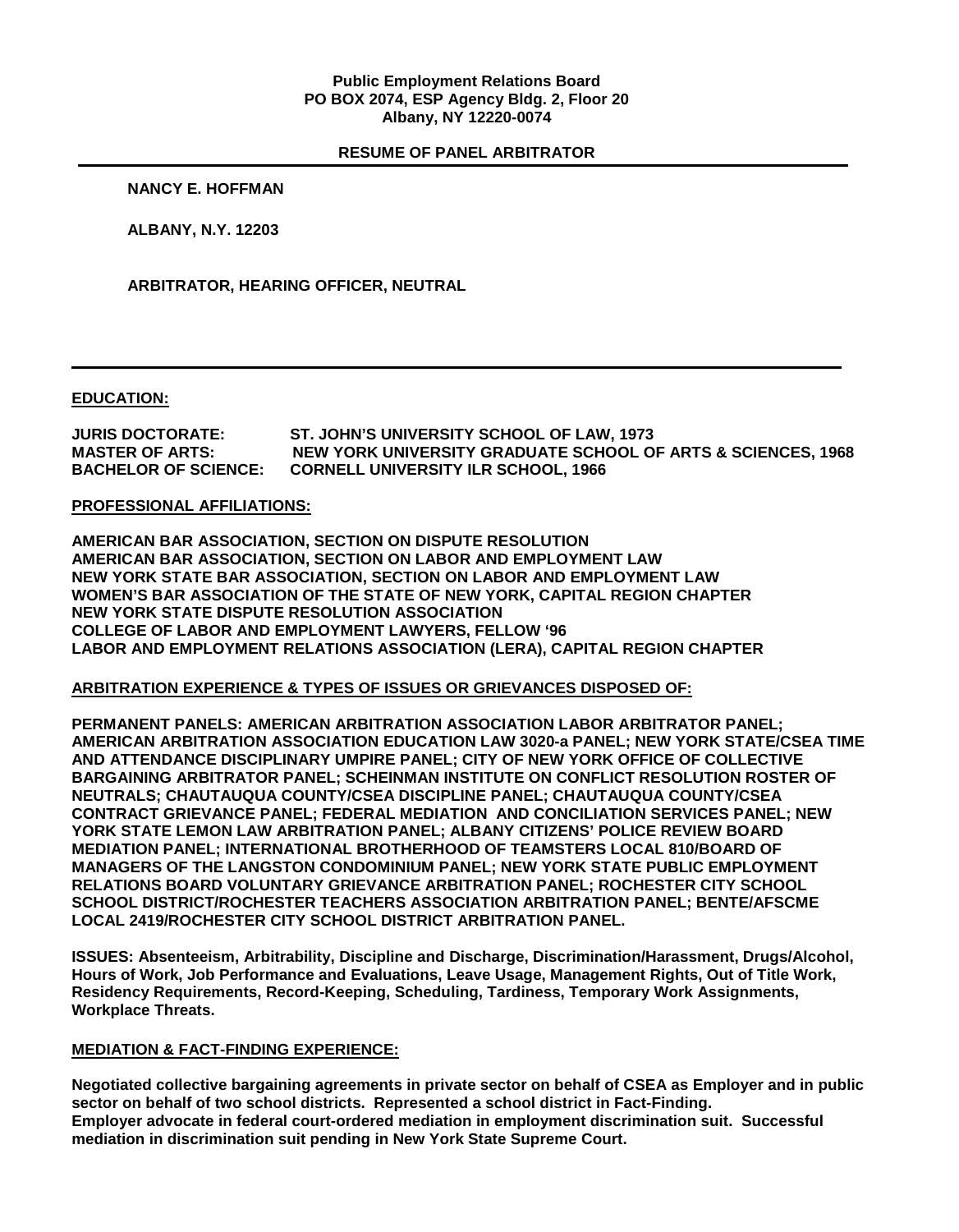# **OTHER RELEVANT OR EQUIVALENT EXPERIENCE:**

**Plunkett & Jaffe (White Plains) Associate 1978-79, representing Boards of Education in litigation, labor relations and collective bargaining negotiations; NYSUT Office of General Counsel (NYC) 1975-1978 and 1979-1984, representing teachers and school-related personnel in employment-related litigation, in state and federal trial and appellate courts, before administrative agencies, and in arbitration; CSEA General Counsel 1989-2011, overseeing labor and employment law representation of public and private sector employees across New York State and representing CSEA as Employer in private sector collective bargaining and labor relations, before the NLRB and EEOC, in arbitration, and in state and federal courts. Held attorney positions in state government (NYS Office of Attorney General 1984-85 and Department of Social Services 1985-1988) and in local/municipal government (NYC Office of Corporation Counsel 1973- 75). Extensive experience in teaching arbitration advocacy skills and labor and employment law to management and labor/employee representatives.** 

## **PER DIEM FEE:** \$ **1800, plus reasonable travel expenses.**

**ADJOURNMENT FEE:** \$ **1800, if case cancelled or postponed with less than 14 days' written notice.**

**SUBMITTED BY ARBITRATOR NANCY E. HOFFMAN ON DECEMBER 18, 2018**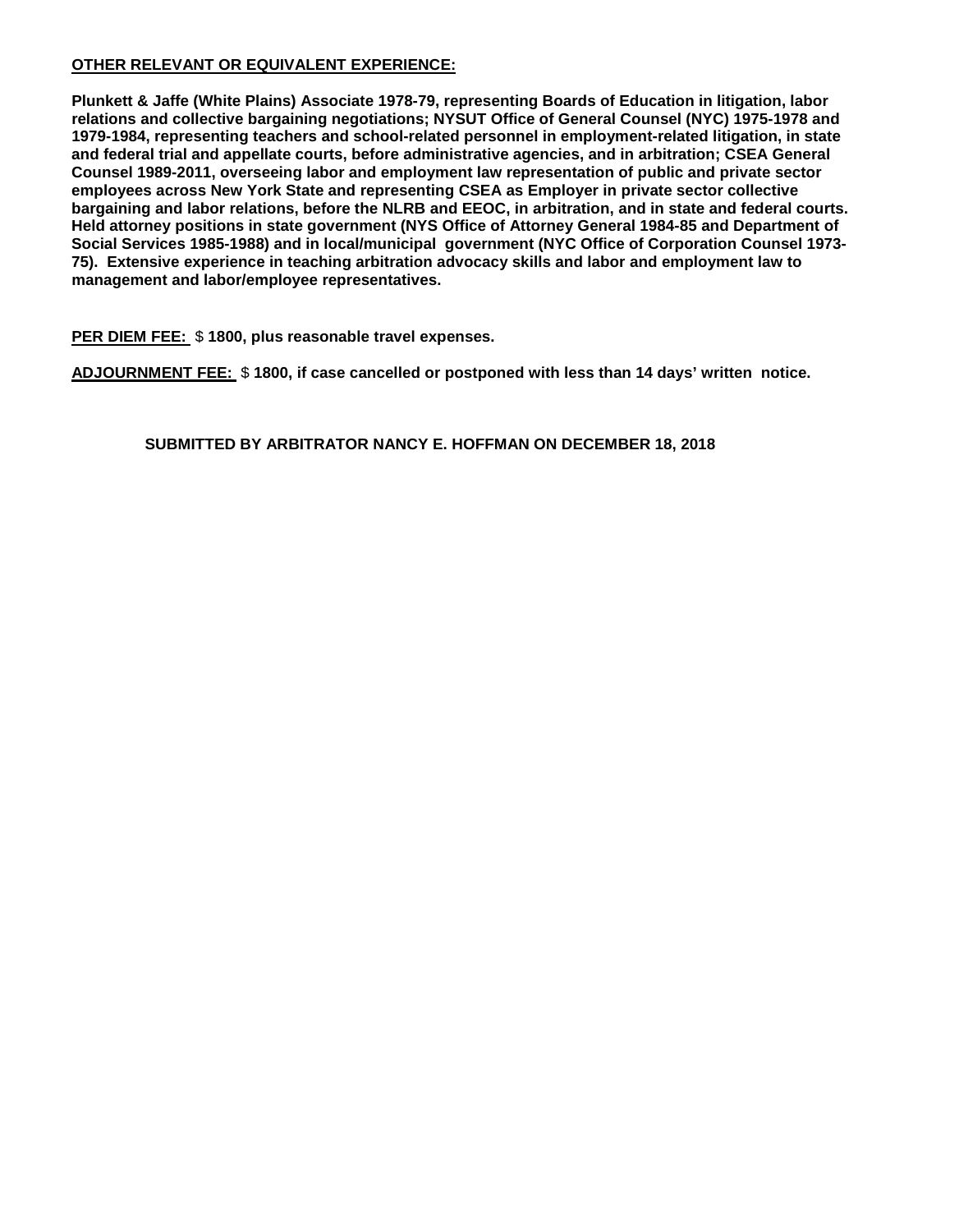#### **Public Employment Relations Board PO BOX 2074, ESP Agency Bldg. 2, Floor 20 Albany, NY 12220-0074**

## **BILLING DISCLOSURE STATEMENT**

## ARBITRATOR'S NAME: **NANCY E. HOFFMAN**

The following is a description of my fees and expenses:

## A) HEARING TIME.

- (1) My per diem is \$**1800** for each day or any part thereof spent hearing a case.
- (2) If a hearing day exceeds **7** hours, I charge:

□ a second full per diem **X** a prorated per diem

 $\Box$ no additional charge  $\Box$ other (describe) :

(3) Additional comments:

B) STUDY TIME.

- (1) I charge \$ **1800** for each day spent in preparation of the opinion and award.
- (2) This charge **X** will will not be prorated for partial days devoted to such preparation.
- (3) Additional comments:

### C) TRAVEL TIME AND EXPENSES.

(1) When travel time plus hearing time exceeds hours in a calendar day:

**X** Not applicable (no additional charge)

 $\Box$  I charge as follows (describe):

(2) I charge for actual, travel-related expenses incurred in connection with the case  $X$  YES  $\Box$  NO.

Where appropriate, a mileage charge for auto travel will be billed at:

| <b>X</b> Prevailing IRS rate | $\Box$ Other (describe): |
|------------------------------|--------------------------|
|------------------------------|--------------------------|

(3) When the scheduled hearing day(s) requires an overnight stay:

**X**There is no charge, other than for lodging and subsistence.

 $\Box$ I charge as follows (describe):

(4) Additional Comments: